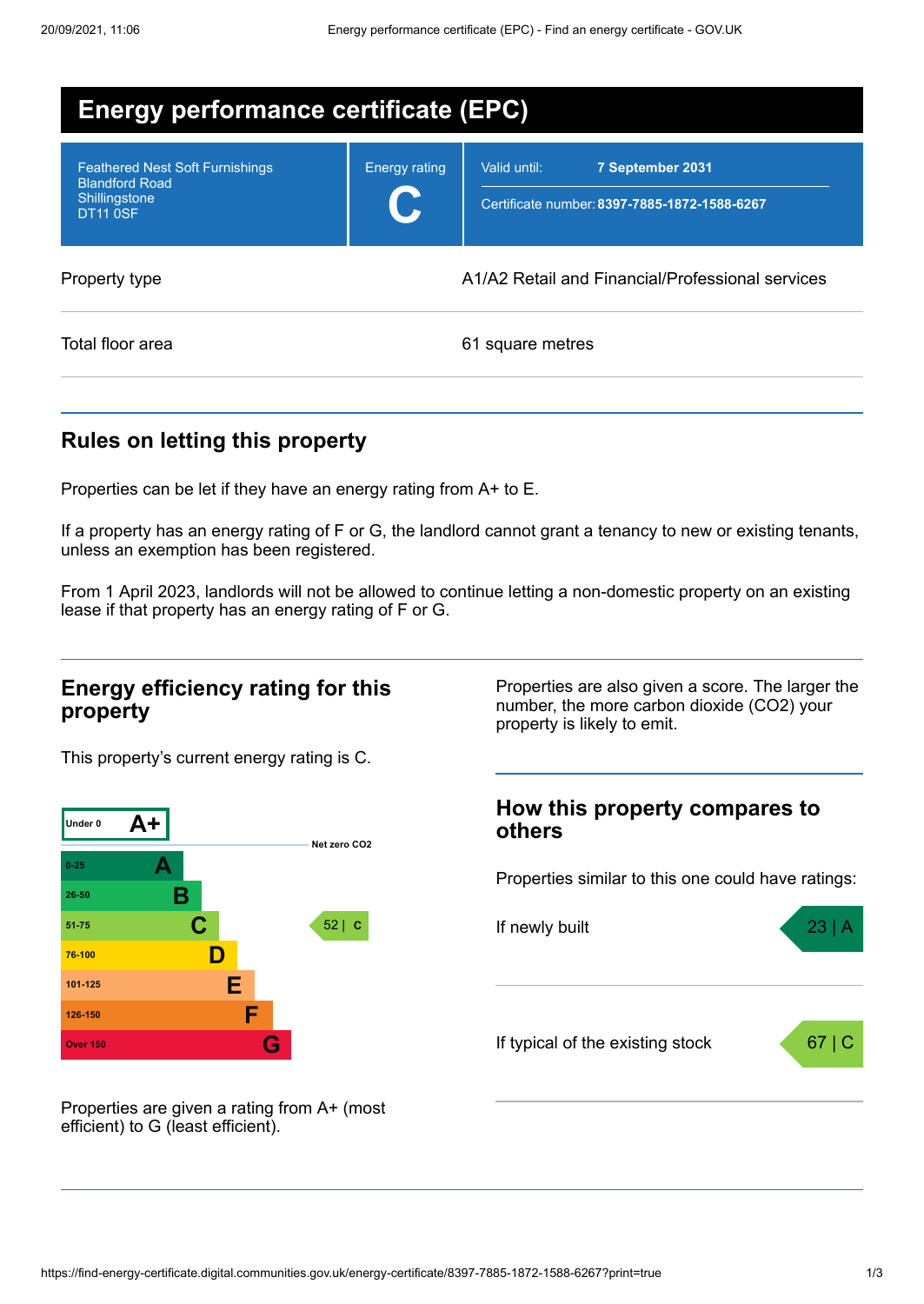# **Breakdown of this property's energy performance**

| Main heating fuel                          | <b>Natural Gas</b>                     |
|--------------------------------------------|----------------------------------------|
| <b>Building environment</b>                | <b>Heating and Natural Ventilation</b> |
| Assessment level                           | 3                                      |
| Building emission rate (kgCO2/m2 per year) | 72.96                                  |
| Primary energy use (kWh/m2 per year)       | 428                                    |
|                                            |                                        |

### **Recommendation report**

Guidance on improving the energy performance of this property can be found in the recommendation report [\(/energy-certificate/7081-0637-5486-4562-0326\)](https://find-energy-certificate.digital.communities.gov.uk/energy-certificate/7081-0637-5486-4562-0326).